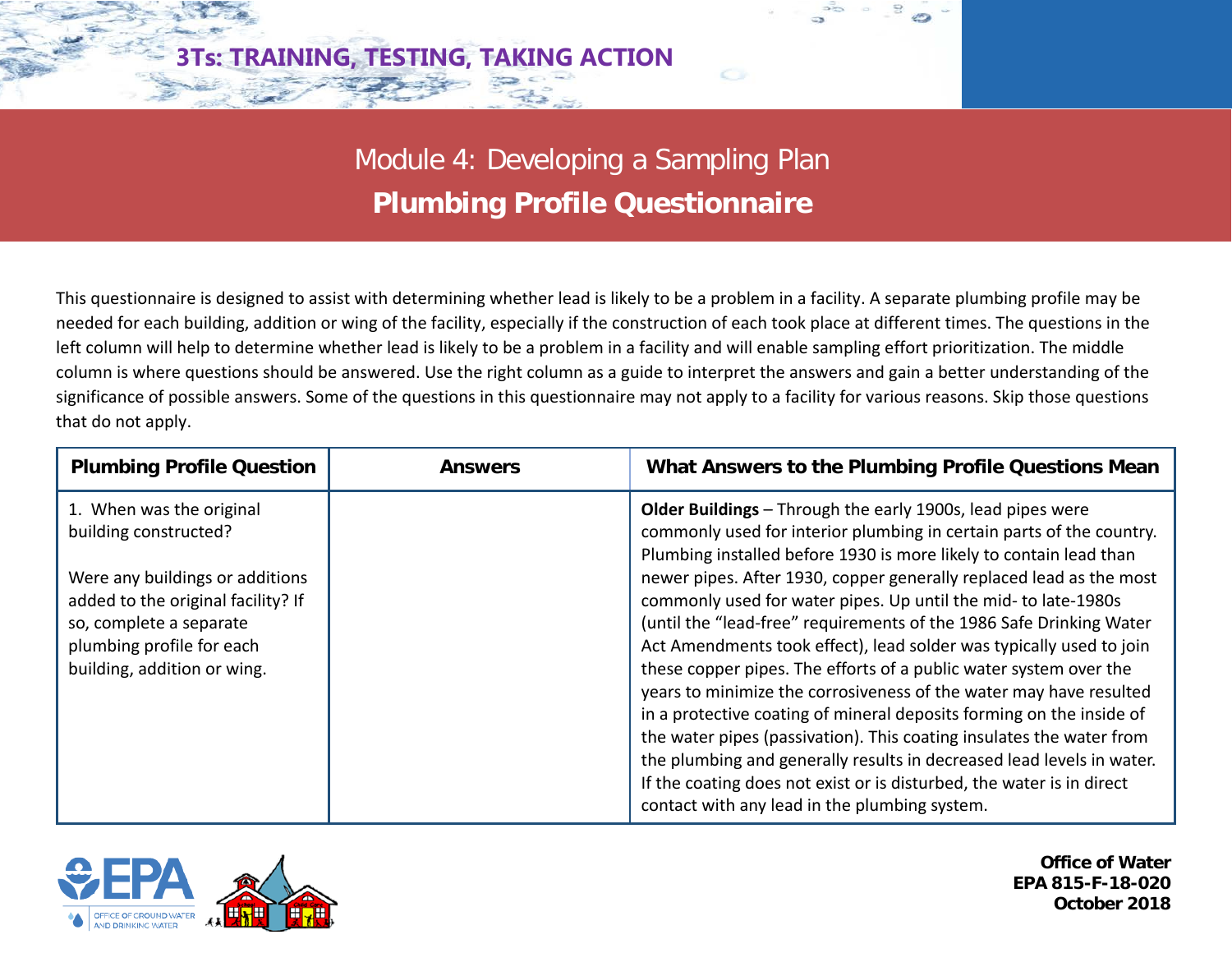$\mathbf{c}^{\mathbf{c}}$ 

| <b>Plumbing Profile Question</b>                                                                                                                                                                                                   | <b>Answers</b> | What Answers to the Plumbing Profile Questions Mean                                                                                                                                                                                                                                                                                                                                                                                                                                                                                                                                                                                                                                                                                                                                                                                                                             |
|------------------------------------------------------------------------------------------------------------------------------------------------------------------------------------------------------------------------------------|----------------|---------------------------------------------------------------------------------------------------------------------------------------------------------------------------------------------------------------------------------------------------------------------------------------------------------------------------------------------------------------------------------------------------------------------------------------------------------------------------------------------------------------------------------------------------------------------------------------------------------------------------------------------------------------------------------------------------------------------------------------------------------------------------------------------------------------------------------------------------------------------------------|
|                                                                                                                                                                                                                                    |                | Newer Buildings - New buildings are not likely to have lead pipes in<br>their plumbing systems, but they are very likely to have copper pipes<br>with solder joints. Buildings constructed prior to the late 1980s,<br>before the "lead-free" requirements of the 1986 Safe Drinking Water<br>Act Amendments, may have joints made of lead solder. Buildings<br>constructed after this period should have joints made of "lead-free"<br>solders. In addition, "lead-free" brass fixtures or plumbing<br>components purchased or installed prior to 2014, the Reduction of<br>Lead in Drinking Water Act effective date, were allowed to contain<br>higher levels of lead. Even if "lead-free" materials were used in new<br>construction and/or plumbing repairs, lead leaching may occur. See<br>the Training Section for more information on the "lead-free"<br>requirements. |
| 2. If built or repaired since 1986,<br>were "lead-free" plumbing and<br>solder used in accordance with<br>the "lead-free" requirements of<br>the 1986 Safe Drinking Water Act<br>Amendments? What type of<br>solder has been used? |                | The 1986 Safe Drinking Water Act Amendments banned plumbing<br>components that contained elevated levels of lead. The Reduction of<br>Lead in Drinking Water Act further reduces lead in pipes, pipe fittings,<br>plumbing fittings, and fixtures to a weighted average of 0.25 percent.<br>The Act also redefines "lead-free" under the SDWA to mean: not<br>containing more than 0.2 percent lead when used with respect to<br>solder and flux and not more than a weighted average of 0.25 percent<br>lead when used with respect to the wetted surfaces of pipes, pipe<br>fittings, plumbing fittings, and fixtures. These provisions went into<br>effect in January 2014.<br>In some areas of the country, it is possible that high-lead materials<br>were used until 1988 or perhaps even later. The local plumbing code                                                  |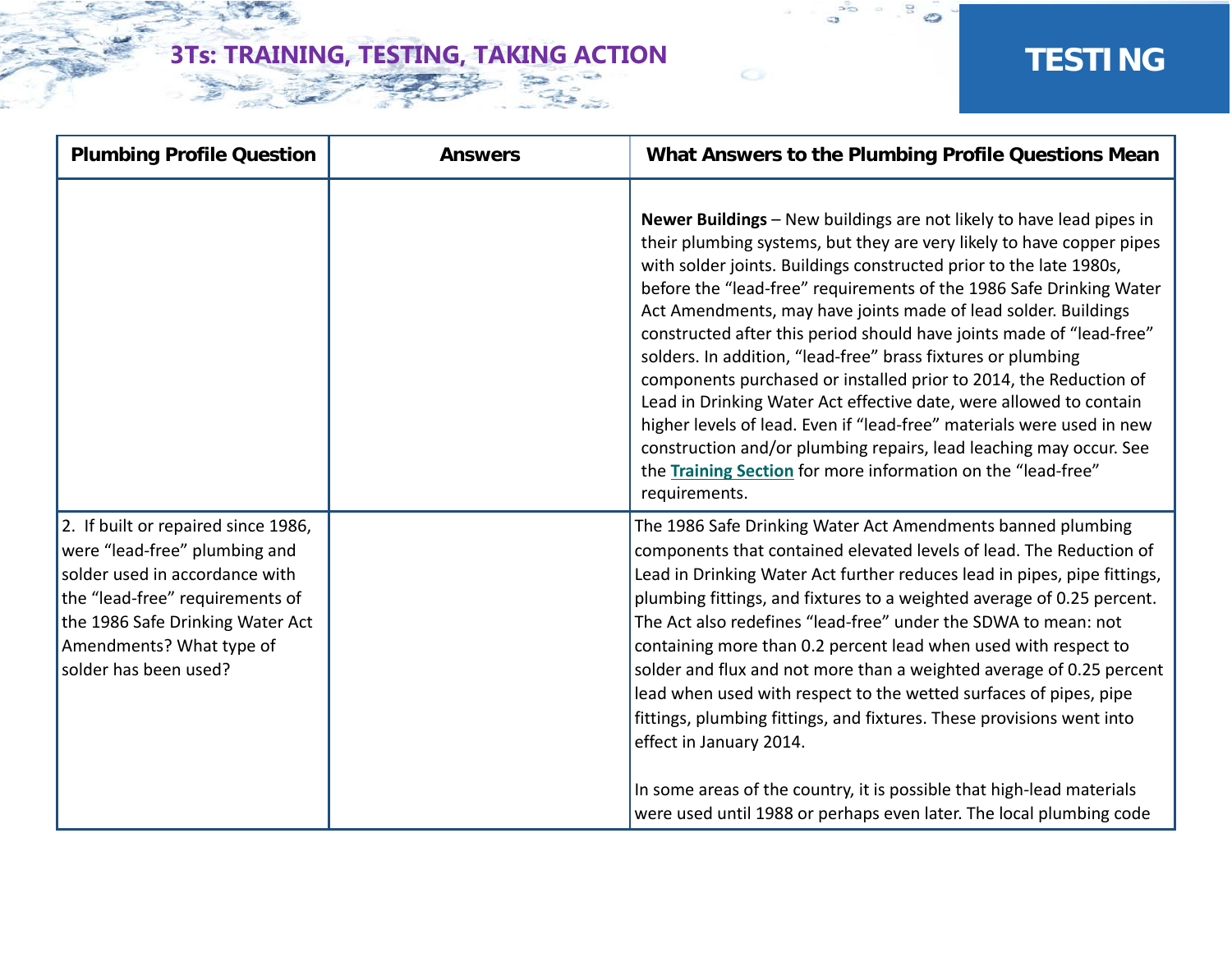$\mathbf{c}^{\mathbf{c}}$ 

| <b>Plumbing Profile Question</b>                                                                                                                                                         | <b>Answers</b> | What Answers to the Plumbing Profile Questions Mean                                                                                                                                                                                                                                                                                                                                                                                                                     |
|------------------------------------------------------------------------------------------------------------------------------------------------------------------------------------------|----------------|-------------------------------------------------------------------------------------------------------------------------------------------------------------------------------------------------------------------------------------------------------------------------------------------------------------------------------------------------------------------------------------------------------------------------------------------------------------------------|
|                                                                                                                                                                                          |                | authority or building inspector may be able to provide guidance<br>regarding when high-lead materials were last used on a regular basis<br>in the area.                                                                                                                                                                                                                                                                                                                 |
|                                                                                                                                                                                          |                | If "lead-free" materials were not used in new construction and/or<br>plumbing repairs, elevated lead levels can be produced. If the film<br>resulting from passivation does not exist or has not yet adequately<br>formed, any lead that is present is in direct contact with the water.                                                                                                                                                                                |
| 3. When were the most recent<br>plumbing repairs made? Note the<br>locations.                                                                                                            |                | If the building (or an addition, new plumbing, or repair) is less than 5<br>years old and lead solder or other leaded materials were used (e.g.,<br>brass fixtures containing lead alloys, especially those purchased or<br>installed prior to 2014 when the Reduction of Lead in Drinking Water<br>Act took effect), elevated lead levels may occur. If water supplied to<br>the building is corrosive, lead can remain a problem regardless of the<br>plumbing's age. |
| 4. Of what materials is the service<br>connection (the pipe that carries<br>water to the school or child care<br>facility from the public water<br>system's main in the street)<br>made? |                | Lead piping was often used for the service connections that join<br>buildings to public water systems. In larger schools, the service line is<br>probably not lead because lead is impractical for the larger service<br>lines typically used in these facilities; however, many child care<br>facilities reside in small buildings and are at a higher likelihood of<br>being served by lead lines.                                                                    |
| Note the locations where the<br>service line enters the building<br>and connects to the interior<br>plumbing.                                                                            |                | Some localities required the use of lead service connections up until<br>the "lead-free" requirements of the 1986 Safe Drinking Water Act<br>Amendments took effect. Although a protective layering of minerals<br>may have formed on these pipes, vibrations can cause flaking of any<br>protective build-up and, thus, allow lead contamination to occur.                                                                                                             |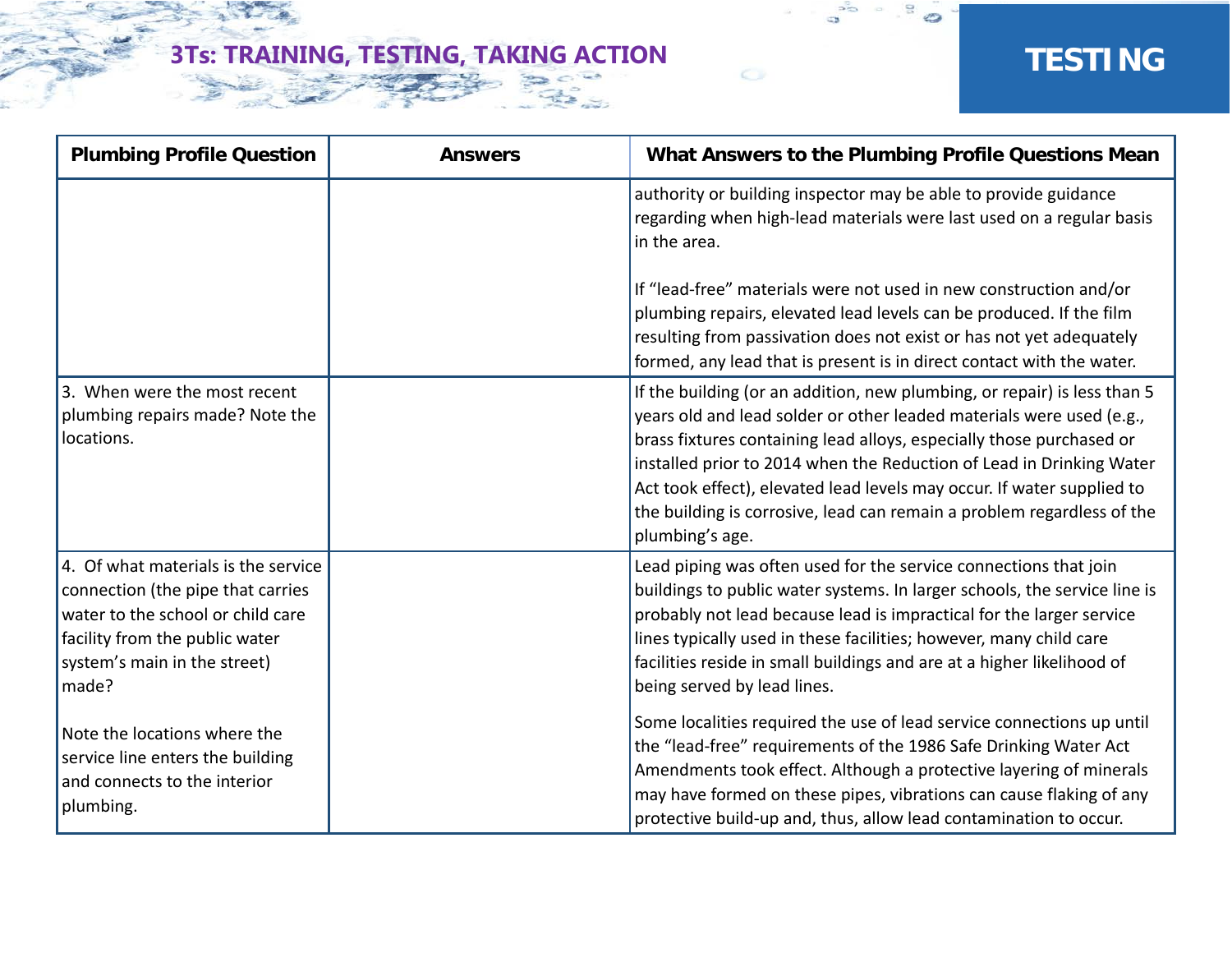$\mathbf{c}^{\mathbf{c}}$ 

| <b>Plumbing Profile Question</b>                                                                                                                      | <b>Answers</b> | What Answers to the Plumbing Profile Questions Mean                                                                                                                                                                                                         |
|-------------------------------------------------------------------------------------------------------------------------------------------------------|----------------|-------------------------------------------------------------------------------------------------------------------------------------------------------------------------------------------------------------------------------------------------------------|
| 5. What are the potable water<br>pipes made of in the facility?<br>Examples include: Lead, plastic,<br>galvanized metal,<br>cast iron, copper, other. |                | Survey the building for exposed pipes, preferably accompanied by an<br>experienced plumber who should be able to readily identify the<br>composition of pipes on site. Most buildings have a combination of<br>different plumbing materials.                |
| Note the location of the different<br>types of pipe, if applicable, and                                                                               |                | Lead pipes are dull gray in color and may be easily scratched by an<br>object such as a knife or key. Also, a magnet will not stick to lead.                                                                                                                |
| the direction of water flow<br>through the building.                                                                                                  |                | Galvanized metal pipes are gray or silver-gray in color and are usually<br>fitted together with threaded joints. A magnet will stick to galvanized<br>iron pipe. In some instances, compounds containing lead have been                                     |
| Note the areas of the building that<br>receive water first, and which<br>areas receive water last.                                                    |                | used to seal the threads joining the pipes. Debris from this material,<br>which has fallen inside the pipes, may be a source of contamination.                                                                                                              |
|                                                                                                                                                       |                | Copper pipes are red-brown in color. Corroded portions may show<br>green deposits. Copper pipe joints were typically joined together with<br>lead solders until the "lead-free" requirements of the 1986 Safe<br>Drinking Water Act Amendments took effect. |
|                                                                                                                                                       |                | Plastic pipes, especially those manufactured abroad, may contain lead.<br>If plastic pipes are used, be sure they meet NSF International<br>standards, http://info.nsf.org/Certified/pwscomponents/.                                                        |
| 6. Are there tanks in the plumbing                                                                                                                    |                | Some older tanks may contain coatings that are high in lead content.                                                                                                                                                                                        |
| system (e.g., pressure tanks or<br>gravity storage tanks)?                                                                                            |                | Tanks may accumulate sediment that could be flushed back into the<br>plumbing system under certain circumstances. You may wish to<br>contact the supplier or manufacturer to obtain information about                                                       |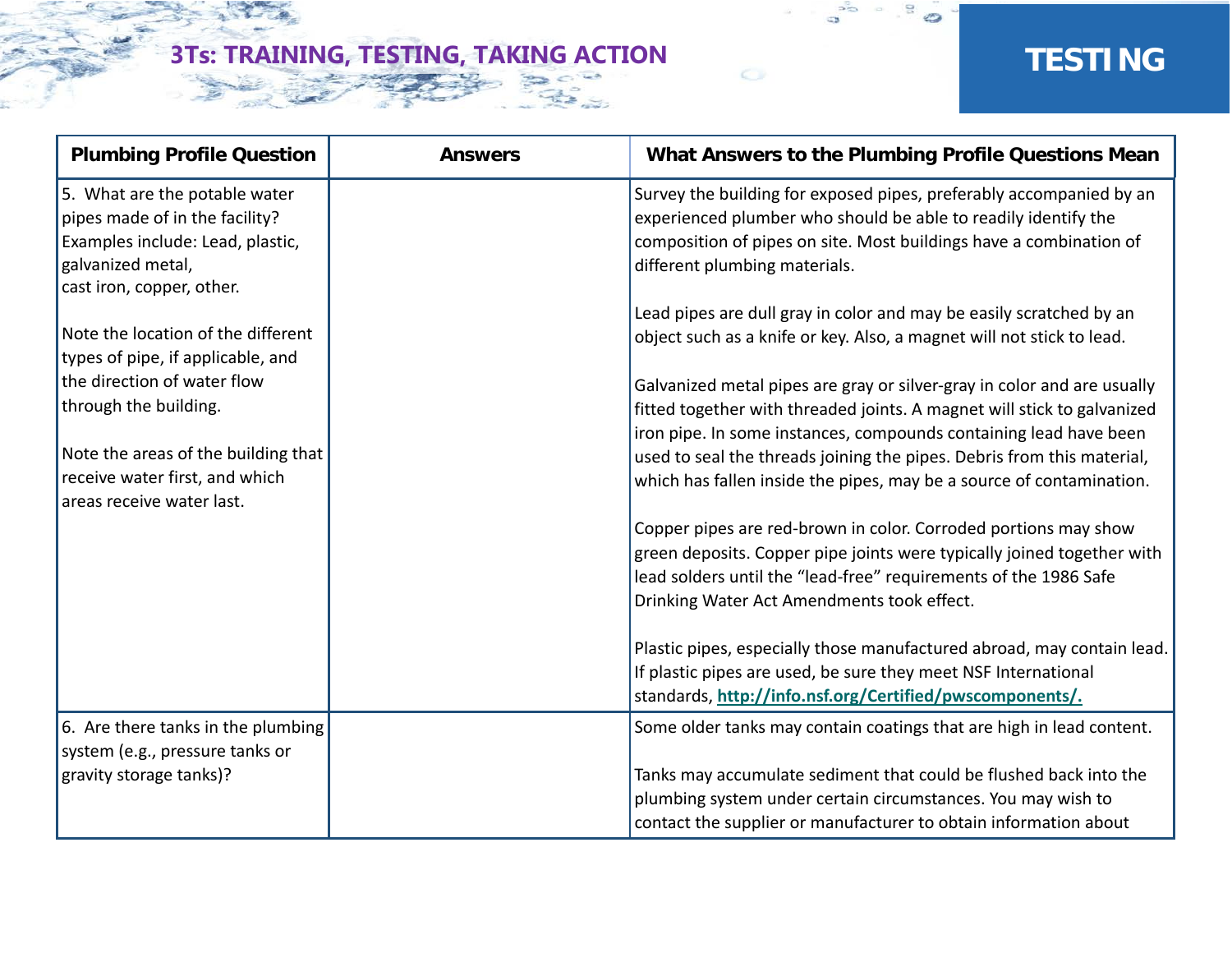$\mathbf{c}^{\mathbf{c}}$ 

| <b>Plumbing Profile Question</b>                                                                                                                                                                                                          | <b>Answers</b> | What Answers to the Plumbing Profile Questions Mean                                                                                                                                                                                                                                                                                                                                                                                                                                                                                                                                                                                                         |
|-------------------------------------------------------------------------------------------------------------------------------------------------------------------------------------------------------------------------------------------|----------------|-------------------------------------------------------------------------------------------------------------------------------------------------------------------------------------------------------------------------------------------------------------------------------------------------------------------------------------------------------------------------------------------------------------------------------------------------------------------------------------------------------------------------------------------------------------------------------------------------------------------------------------------------------------|
| Note the locations of any tanks,<br>and any available information<br>about the tank (e.g., manufacturer<br>or date of installation).                                                                                                      |                | coatings. They may also wish to hire a plumber or tank service<br>contractor to inspect the tanks, especially gravity storage tanks that<br>are located outside of the building.                                                                                                                                                                                                                                                                                                                                                                                                                                                                            |
|                                                                                                                                                                                                                                           |                | Although EPA encourages routine maintenance of hot water heaters,<br>this guidance does not include sampling hot water outlets or hot<br>water heaters, because hot water is not recommended for<br>consumption (drinking/cooking). See Temperature Control<br>Establishing Routine Practices in the Taking Action Section.                                                                                                                                                                                                                                                                                                                                 |
| 7. Was lead solder used in the<br>plumbing system?<br>Note the locations with lead<br>solder.                                                                                                                                             |                | The 1986 Safe Drinking Water Act Amendments banned plumbing<br>components that contained high levels of lead. It is likely that high-<br>lead solder and fluxes continued to be used until 1988 and even later<br>in some areas of the country. The local plumbing code authority or<br>building inspector may be able to provide guidance regarding when<br>high-lead solder was last used on a regular basis in the area. It is<br>important to note that the Reduction of Lead in Drinking Water Act<br>did not revise the "lead-free" definition for solder and flux.                                                                                   |
| 8. Are brass fittings, faucets or<br>valves used in the drinking water<br>system? (Note: Most faucets are<br>brass on the inside.)<br>You may want to note the<br>locations on a map or diagram of<br>their facilities and make extensive |                | Brass fittings, faucets, and valves are golden yellow in color, similar to<br>copper in appearance, or are plated with chrome. After 1996, brass<br>fittings installed in drinking water outlets such as faucets and water<br>coolers were required to meet NSF/ANSI standards for lead content<br>(NSF/ANSI 61, NSF/ANSI 372). While this percentage was considered<br>"lead-free" under the 1986 Safe Drinking Water Act Amendments,<br>some contamination problems still may occur. Older brass faucets and<br>components may contain higher percentages of lead and lead solder<br>in their interior construction and pose contamination problems. Note |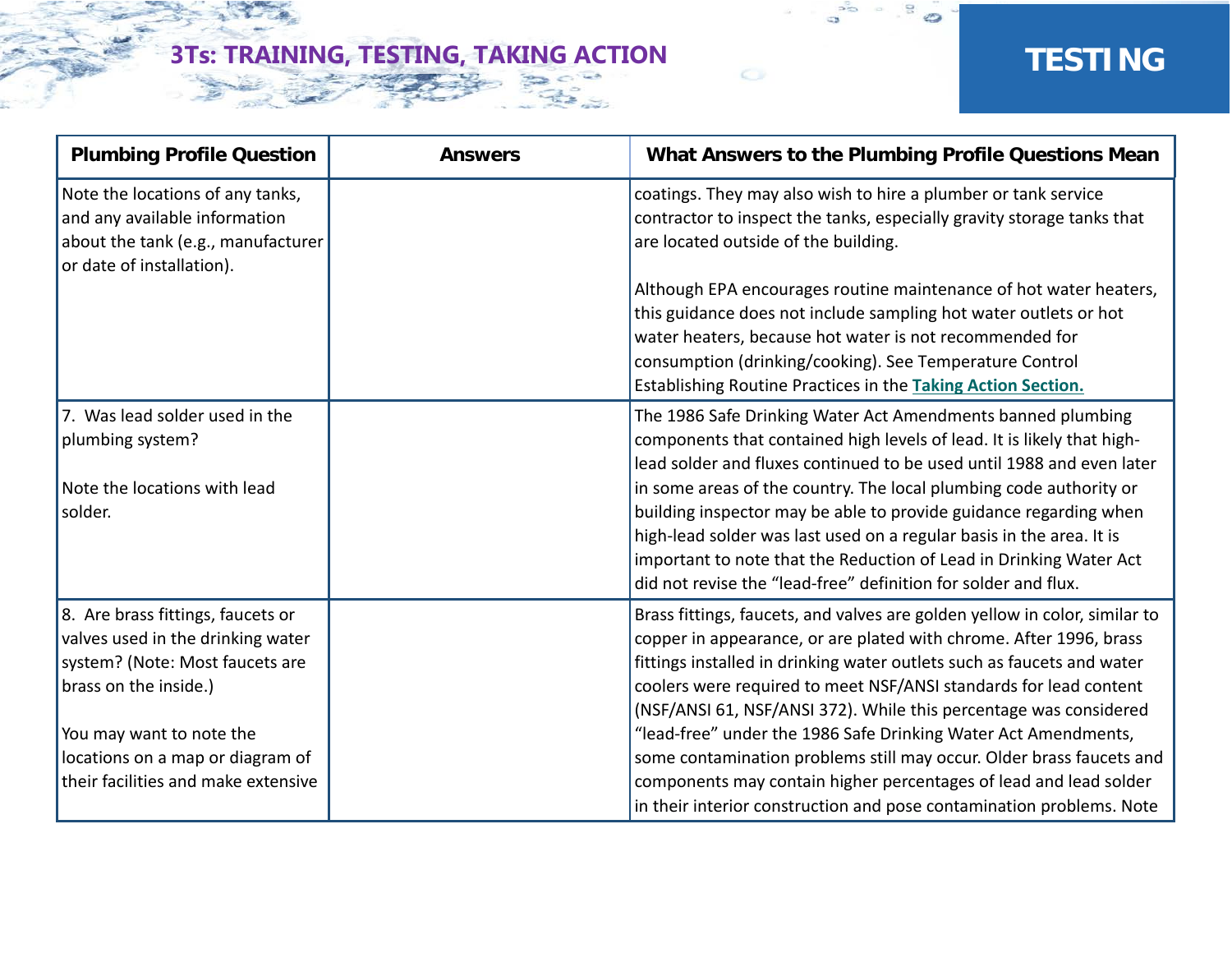$\mathbf{c}^{\mathbf{c}}$ 

| <b>Plumbing Profile Question</b>                                       | <b>Answers</b> | What Answers to the Plumbing Profile Questions Mean                                                                                                                                                                                                                                                                                                                                                                                                                                                                                                                                                                                                                                                                                                                                                                                                                                                                                                                                                                                                                                                                                                                         |
|------------------------------------------------------------------------|----------------|-----------------------------------------------------------------------------------------------------------------------------------------------------------------------------------------------------------------------------------------------------------------------------------------------------------------------------------------------------------------------------------------------------------------------------------------------------------------------------------------------------------------------------------------------------------------------------------------------------------------------------------------------------------------------------------------------------------------------------------------------------------------------------------------------------------------------------------------------------------------------------------------------------------------------------------------------------------------------------------------------------------------------------------------------------------------------------------------------------------------------------------------------------------------------------|
| notes that would facilitate future<br>analysis of lead sample results. |                | that state or local governments may have imposed this standard prior<br>to 1988.                                                                                                                                                                                                                                                                                                                                                                                                                                                                                                                                                                                                                                                                                                                                                                                                                                                                                                                                                                                                                                                                                            |
|                                                                        |                | The degree to which lead will leach from brass products containing<br>alloys with less than 8 percent lead is dependent upon the<br>corrosiveness of the water and the manufacturing process used to<br>develop the product. You should request NSF/ANSI 61 certification on<br>all drinking water system products purchased. Include a copy of the<br>NSF/ANSI 61 certificate as a requirement on the purchase orders. The<br>distributor or manufacturer can provide a list of certified products.<br>NSF 372 covering pipes, pipe fittings, plumbing fittings, and fixtures<br>was adopted in 2010, and dictates that a product has been certified as<br>meeting a weighted average lead content of less than or equal to 0.25<br>percent when used with respect to wetted surfaces. See EPA's 2013<br>guidance, How to Identify Lead-Free Certification Marks for Drinking<br>Water System & Plumbing Materials for additional guidance.<br>The Reduction of Lead in Drinking Water Act further reduces lead in<br>pipes, pipe fittings, plumbing fittings and fixtures to a weighted<br>average of 0.25 percent. These provisions went into effect in January<br>2014. |
| 9. How many of the following<br>outlets provide water for              |                | In addition to lead components in the plumbing system, lead solders<br>or lead in the brass fittings and valves used in some faucets, fountains,                                                                                                                                                                                                                                                                                                                                                                                                                                                                                                                                                                                                                                                                                                                                                                                                                                                                                                                                                                                                                            |
| consumption?                                                           |                | and refrigerated water coolers may be sources of lead. It is important<br>to identify the locations of all such drinking water outlets. Faucets in                                                                                                                                                                                                                                                                                                                                                                                                                                                                                                                                                                                                                                                                                                                                                                                                                                                                                                                                                                                                                          |
| Water coolers, water fountains                                         |                | bathrooms should not be used to obtain water for drinking. Although                                                                                                                                                                                                                                                                                                                                                                                                                                                                                                                                                                                                                                                                                                                                                                                                                                                                                                                                                                                                                                                                                                         |
| with central chillers, cold water                                      |                | they may be adequate for washing hands, they may not be                                                                                                                                                                                                                                                                                                                                                                                                                                                                                                                                                                                                                                                                                                                                                                                                                                                                                                                                                                                                                                                                                                                     |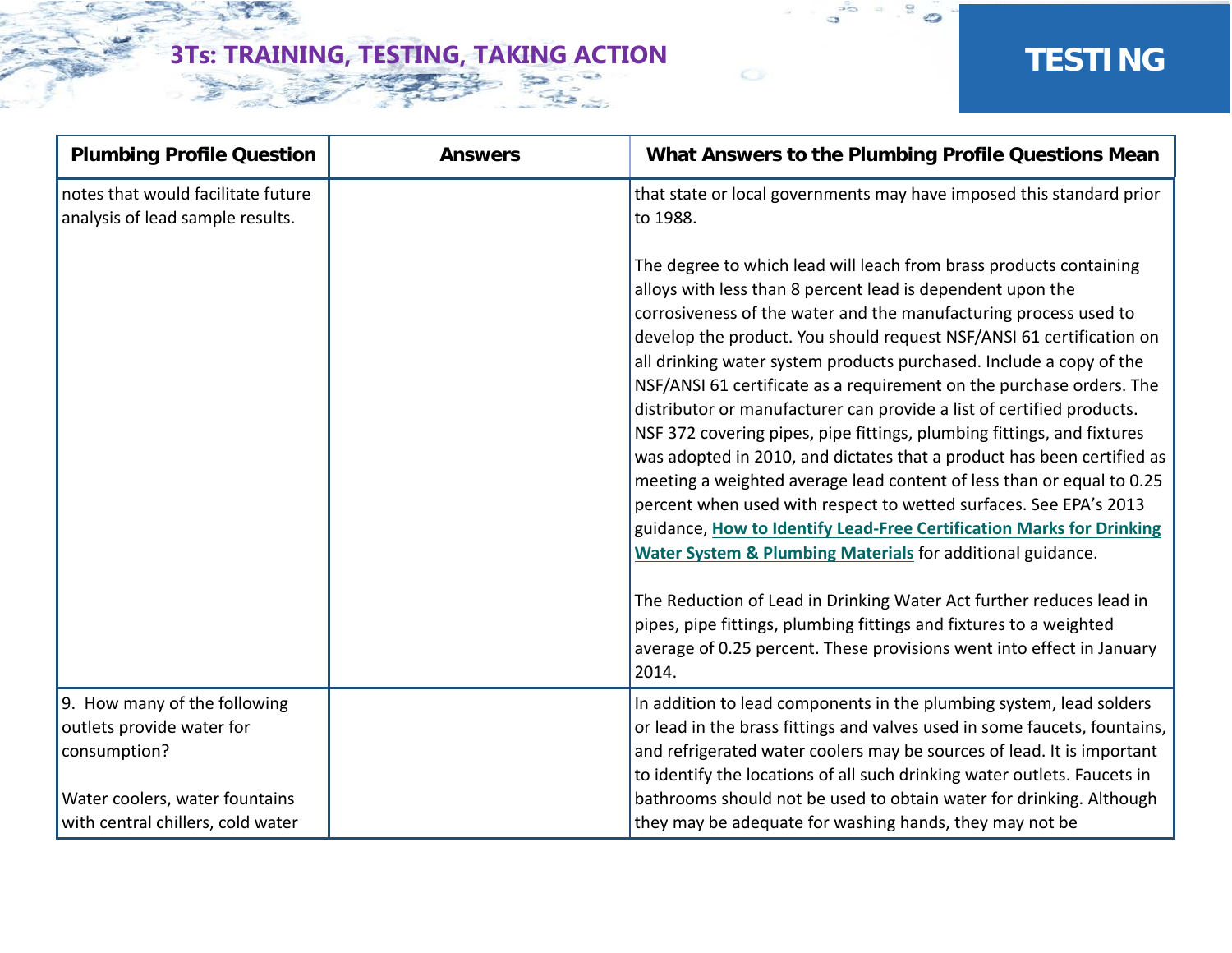$\mathbf{c}^{\mathbf{c}}$ 

| <b>Plumbing Profile Question</b>                                                                                                                                                                                                                                                   | <b>Answers</b> | What Answers to the Plumbing Profile Questions Mean                                                                                                                                                                                                                                                                                                                                                                                                                                                                                                                                         |
|------------------------------------------------------------------------------------------------------------------------------------------------------------------------------------------------------------------------------------------------------------------------------------|----------------|---------------------------------------------------------------------------------------------------------------------------------------------------------------------------------------------------------------------------------------------------------------------------------------------------------------------------------------------------------------------------------------------------------------------------------------------------------------------------------------------------------------------------------------------------------------------------------------------|
| taps, ice makers, kitchen taps, or<br>drinking fountains. Note the<br>locations.                                                                                                                                                                                                   |                | appropriate for drinking purposes. However, if bathroom faucets,<br>locker room showerheads, and non-traditional drinking water outlets<br>are known to be used for drinking or cooking (e.g., fill water jugs),<br>sampling should be conducted. You may consider posting "Do Not<br>Drink or Cook" signs.                                                                                                                                                                                                                                                                                 |
| 10. Have you checked the brands<br>and models of water coolers and<br>compared them to the listing of<br>banned water coolers in Appendix<br>B of this document?<br>Note the locations of any banned<br>coolers.                                                                   |                | Older water coolers (purchased or installed prior to 1988) may be a<br>major source of lead contamination. See Module 4 of this manual for<br>a summary of EPA's list of water coolers found to contain lead. Use the<br>list to help prioritize sampling. If a water cooler is listed as having a<br>lead-lined tank, its water should not be used for drinking, and the<br>cooler should be removed immediately, as these coolers pose the<br>highest risk of contamination.                                                                                                              |
| 11. Do outlets that provide<br>drinking water have accessible<br>screens or aerators? (Standard<br>faucets usually have aerator or<br>screens. Many coolers and<br>fountains also have inlet strainer<br>screens.) If so, have the screens<br>been cleaned?<br>Note the locations. |                | Lead-containing sediments that are trapped on screens can be a<br>significant source of lead contamination. Facilities should create a<br>routine maintenance program to clean the screens regularly. See<br>Cleaning in Establishing Routine Practices of the Taking Action<br>Section. If sediment has been a recurring problem, regular cleaning of<br>the screens and additional investigation of the reasons for the debris<br>accumulation is appropriate. However, the manufacturer or water<br>service provider should be contacted to obtain instructions for<br>cleaning screens. |
| 12. Are there signs of corrosion,<br>such as frequent leaks, rust-                                                                                                                                                                                                                 |                | Frequent leaks, rust-colored water, and stains on fixtures, dishes, and<br>laundry are signs of corrosive water. Blue-green deposits on pipes and<br>sinks indicate copper corrosion; brown stains result from the corrosion                                                                                                                                                                                                                                                                                                                                                                |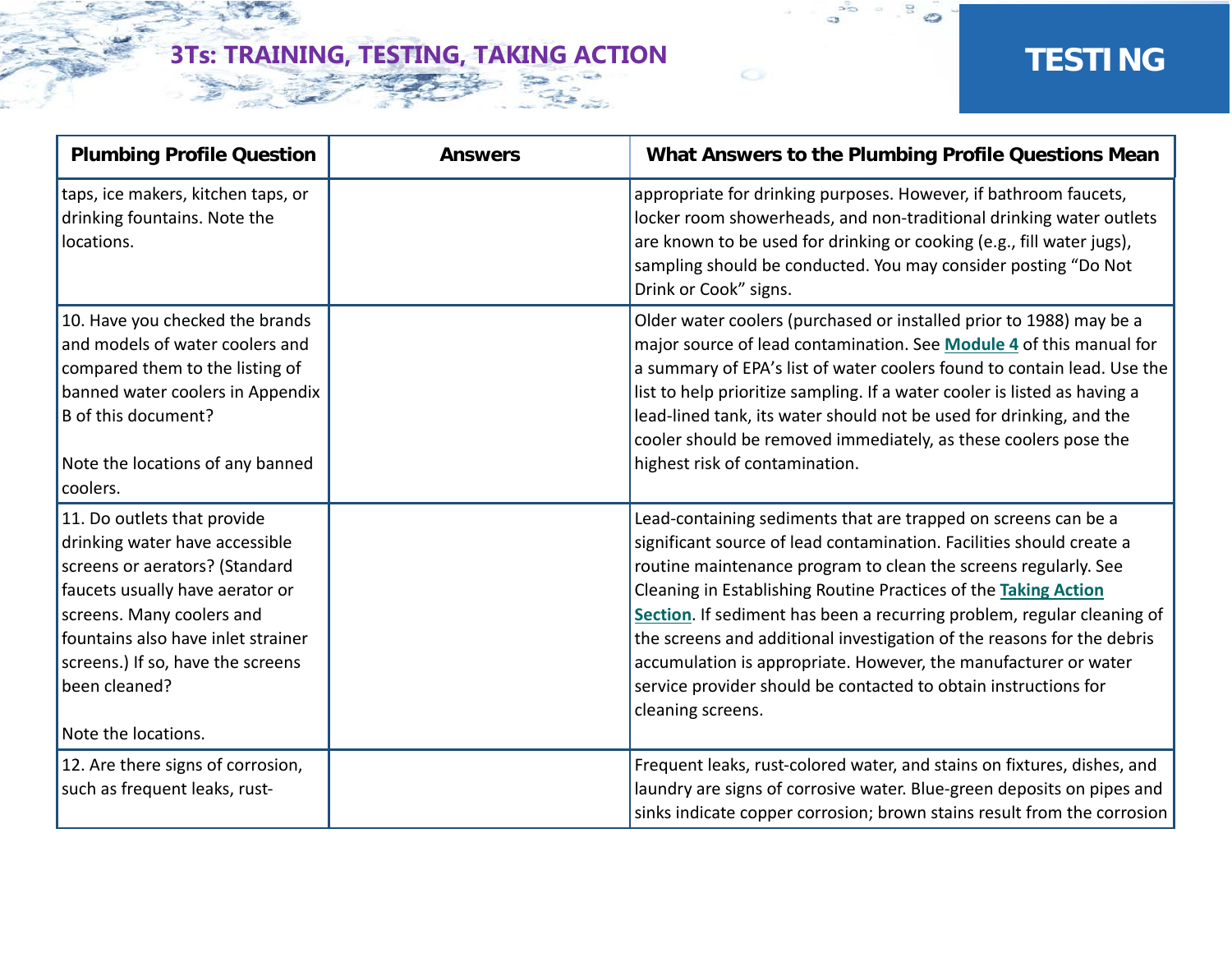$\mathbf{c}^{\mathbf{c}}$ 

| <b>Plumbing Profile Question</b>                                                                                                                                    | <b>Answers</b> | What Answers to the Plumbing Profile Questions Mean                                                                                                                                                                                                                                                                                                                                                                                                                |
|---------------------------------------------------------------------------------------------------------------------------------------------------------------------|----------------|--------------------------------------------------------------------------------------------------------------------------------------------------------------------------------------------------------------------------------------------------------------------------------------------------------------------------------------------------------------------------------------------------------------------------------------------------------------------|
| colored water, or stained dishes or<br>laundry?                                                                                                                     |                | of iron. Where such symptoms occur, high levels of lead, copper, and<br>iron may be present in the water.                                                                                                                                                                                                                                                                                                                                                          |
| Note the locations.                                                                                                                                                 |                |                                                                                                                                                                                                                                                                                                                                                                                                                                                                    |
| 13. Is any electrical equipment<br>grounded to water pipes?                                                                                                         |                | If electrical equipment has been installed using water pipes as a<br>ground, the electric current traveling through the ground wire will<br>accelerate the corrosion of any interior plumbing containing lead. This                                                                                                                                                                                                                                                |
| Note the locations.                                                                                                                                                 |                | practice should be avoided, if possible. However, if existing wires are<br>already grounded to water pipes, the wires should not be removed<br>from the pipes unless a qualified electrician installs an alternative<br>grounding system. Check with the local building inspector on this<br>matter. State or local building codes may require grounding of the<br>wires to the water pipes. Improper grounding of electrical equipment<br>may cause severe shock. |
| 14. Have there been any<br>complaints about bad (metallic)<br>taste?                                                                                                |                | Although lead dissolved in water cannot be seen, tasted or smelled,<br>the presence of a metallic taste or rusty appearance may indicate<br>corrosion and possible lead contamination.                                                                                                                                                                                                                                                                             |
| Note the locations.                                                                                                                                                 |                |                                                                                                                                                                                                                                                                                                                                                                                                                                                                    |
| 15. Check building files and ask<br>the public water system to<br>determine whether any water<br>samples have been taken from the<br>building for any contaminants. |                | As discussed in the Training Section, lead testing may have previously<br>been done voluntarily under the Lead Contamination Control Act.<br>Results of analyses of general water quality, such as measures of pH,<br>calcium hardness and carbonate alkalinity, can provide important<br>clues about the corrosiveness of the water. If there is no data from the<br>school or child care facility, the public water system should at least be                    |
| Name of contaminant(s)?                                                                                                                                             |                | able to provide information about the general water quality.                                                                                                                                                                                                                                                                                                                                                                                                       |